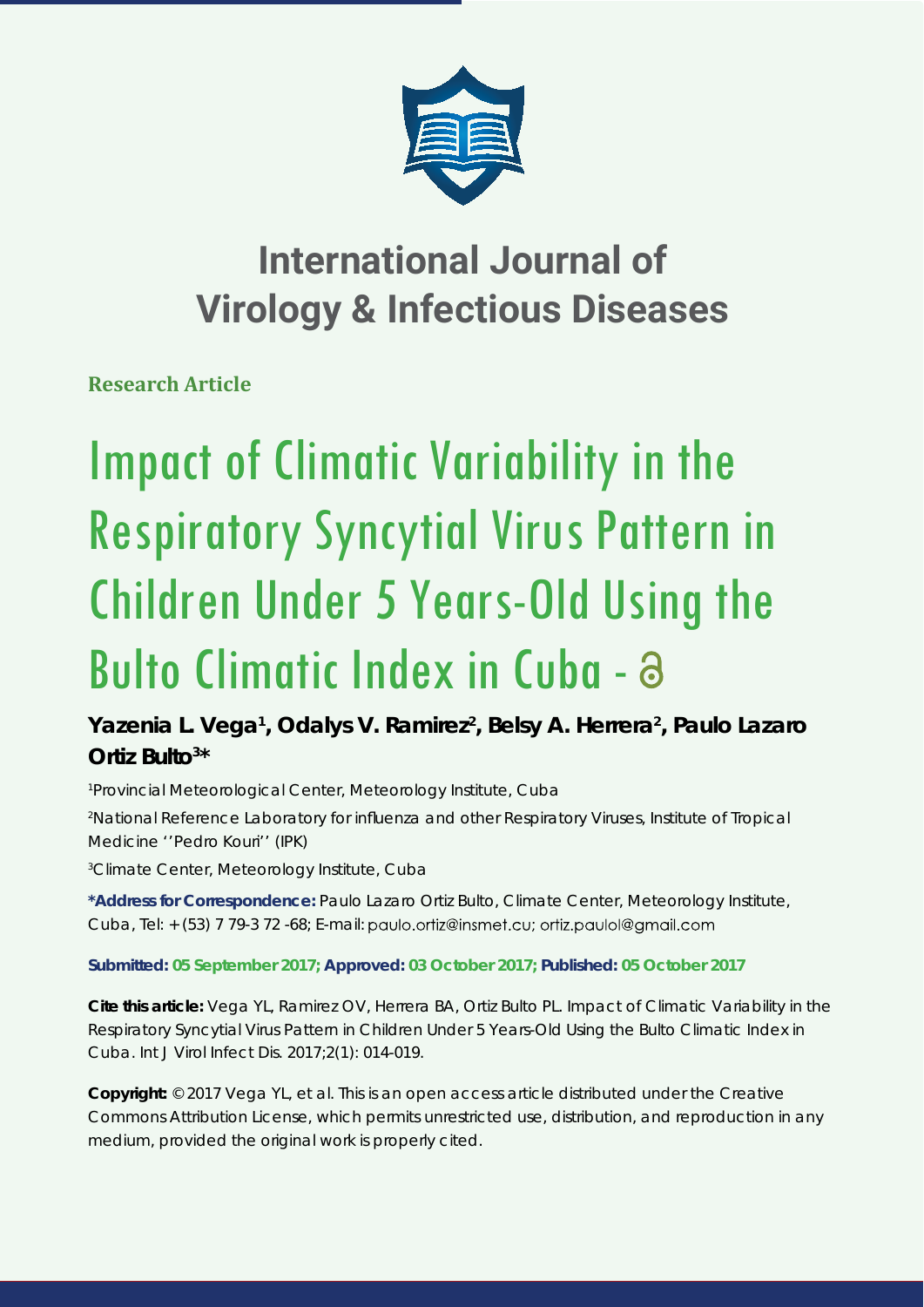# **ABSTRACT**

**Background:** In spite of the numerous researches and efforts made worldwide, there are still few studies in which information on climatic variability is used to understand the seasonal pattern of Respiratory Syncytial Virus (RSV) with a spatial - temporal scale. The objective of this study was to determine the association level between the RSV seasonality and the climatic variations in its spatialtemporal behavior.

**Method**: An ecological study using retrospective analyses of time series combined with spatial statistics was carried out. The series of RSV between 2010-2015 in children under 5 years-old and climatic indicators using climate variability and seasonal anomalies were analyzed by means of the Bulto-1 and 2 complex climatic indexes (BIs). To identify the areas of hot and cold spots a weight matrix by the "Queen" method of second-order contiguity was used. Spatial autocorrelation using global and local Moran's Index was examined.

**Results**: A clear seasonal pattern of RSV was obtained, corresponding to the rainy climatic pattern. The higher viral circulation was observed during September-October, when the climatic anomalies increase. Through the BIs, a cumulative effect of the climate until 3 months was evidenced in the RSV. A high non-linear association between seasonality of climate variability and RSV was observed through BIs. An infl uence of the climate on the distribution of the virus was evidenced, with a strong positive spatial correlation (Moran's I > 0.7 during October in the central region).

**Conclusions:** There is a high association between the RSV seasonality and climatic variability. RSV circulates during the whole year, but not always in all provinces. The areas of higher virus circulation overlap with those in favorable climatic characteristics according to BIs. The months of higher virus activity correspond with the rainy season characterized by high temperatures, humidity and precipitation.

**Key words:** Climatic variability; Seasonality of RSV; Spatial analysis

## **INTRODUCTION**

No one today could be indifferent with the costs that infectious diseases cause to human populations. Given this situation, it is of great importance that the control programs rely on solid knowledge on the biology, ecology and evolution of hosts / viruses / environment systems. Variability and climate change are likely to interact with other forms of global changes (urbanization, migration, introduction of invasive species, etc.) which in turn change the transmission of pathogens in terrestrial ecosystems. Scientific evidence shows that climate variability influences in the increasing and distribution of infectious diseases. The effect of these changes and variations could be in both, direct (physiological variations) or indirect (interspecific interactions), in the transmission of viruses within or between different populations [1]. Anomalies in climate variability are becoming more frequent. The damages generated by these changes constitute the most significant environmental problem that humanity will face in the coming years. Efforts to reduce the magnitude of the impacts attributable to variability and climate change are currently one of the greatest challenges for the international scientific community, which may already be influencing human health, especially in the developing countries [2]. The role of the environment in the spread of respiratory infections is poorly understood. However, the seasonal patterns of almost all respiratory viruses are one of the most evident manifestations of the effect of the environment on its transmission [3]. Acute Respiratory Infections (ARI) are a major cause of morbidity and mortality worldwide and Respiratory Syncytial Virus (RSV) is the most common etiologic agent causing severe lower respiratory tract infections in children under 5 years old [4,5]. This virus causes a wide range of diseases ranging from a common cold to severe disease such as bronchiolitis and pneumonia [6].

It well known that during an epidemic 2 subgroups (A and B) and different genotypes within each subgroup circulate. Each year a different genotype circulates and predominates, which is replaced in the next epidemic [7]. Half of the children are infected with this virus in the first year of life; almost all children have been infected with the virus at two years old and approximately 50% have been infected twice [8]. In 2005, the incidence of ARI associated with RSV in children under 5 years old was estimated at 33.8 million, of which at least 3.4 million hospitalizations, 66,000-190,000 die annually, and 99% of these deaths occur in underdeveloped countries [4]. The RSV epidemics have a seasonal pattern and occur annually with substantial variation across countries and regions. In temperate countries epidemics occur in the winter months, with annual or biennial epidemics, associated with low temperatures, high humidity and precipitation, both in the northern and southern hemispheres. However, in countries with tropical climate, the studies are limited and virus activity has been associated with the rainy season [9]. Numerous studies in different regions of the world have showed the association between virus activity and different climatic elements: atmospheric pressure, relative humidity, temperature, rainfall, wind speed and direction, UV radiation and dew point [10].

Despite the importance of RSV as a respiratory pathogen, a licensed vaccine, the best single healthcare solution to an infectious disease, is currently unavailable [11]. Only prophylactic treatment with humanized monoclonal antibody (palivizumab) is available on the market. This antibody is highly expensive and is only used in a high-risk child with the aim of avoiding complications. Therefore, understanding the epidemiology and changes in the circulatory pattern of RSV is essential to design specific health actions that may have an impact on the application of certain preventive measures for the control and treatment of RSV [12]. In Cuba, epidemics of severe respiratory infections occur in children under 5 years old, affecting mainly children between 6 weeks and 6 months of age. The RSV virus was first detected in Cuba during an outbreak of bronchiolitis in 1967 [13]. Since then, a laboratory surveillance program was implemented using different diagnostic methods [14,15]. Studies conducted by Valdes [16,17] found that during an epidemic circulate both subgroups and different genotypes within each subgroup. However, research regarding the seasonality of the RSV and the influence of the climatic factors in the pattern of viral circulation has not been studied. The aim of the present study was to determine the level of correspondence between the seasonal RSV and the climatic variations in its spatial-temporal behavior.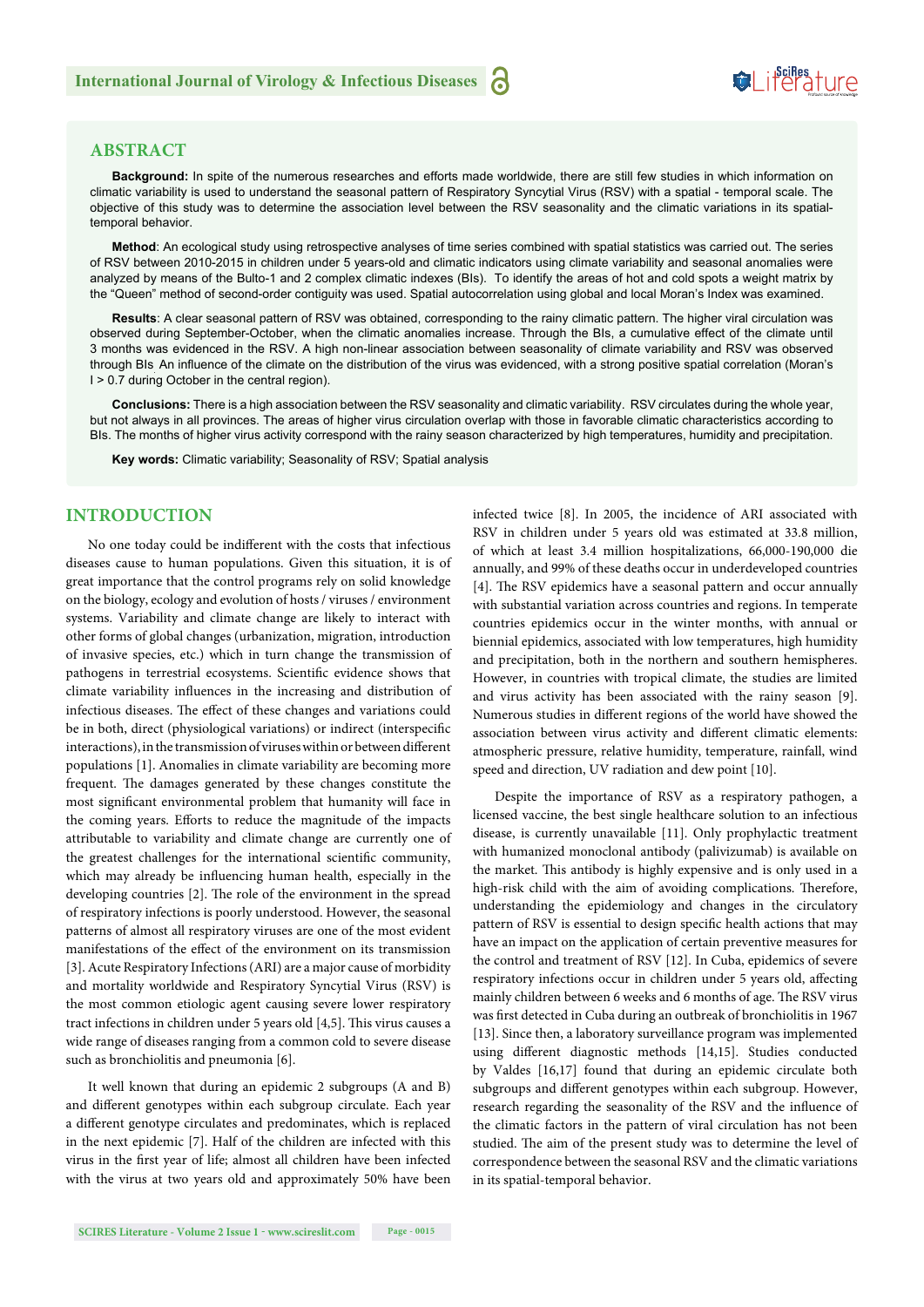# **MATERIALS AND METHODS**

#### **Study Design**

An ecological study using retrospective analyses of time series combined with spatial statistics was carried out.

#### **Setting**

Cuba is a mostly tropical country settled in the Caribbean Sea, with a rainy season in summer (Aw, according to Koppen climate classification). The average annual temperature ranges from 24°C till 26°C and higher in the lowlands and on the eastern coast, with temperatures lower than 20°C in the highest parts of the Sierra Maestra. Despite its tropical condition, some seasonal characteristics are present in its thermal regime, with two well-known seasons: summer (rainy season) from May to October, being July and August the warmest months; and winter (less rainy season) from November to April, being January and February the coldest months. The national average rain record is 1335 mm; however, drought events recurrently occur, the duration of which can persist for several years [18].

#### **Participants**

A total of 11462 clinical samples of children under five years of age with clinical diagnosis of influenza-like illness, severe acute respiratory infection, bronchiolitis and pertussis syndrome were included in the study.

#### **Variables**

**Clinical:** The total of samples processed in the National Reference Laboratory (NRL) and the positive samples of RSV diagnosed for both RSV type A and B, by provinces and month.

**Climate:** Monthly series of dissolved oxygen density in air (g / m2), maximum and minimum mean air temperatures (°C), average thermal air oscillation, average relative humidity of air (%), (Mm), mean atmospheric pressure at sea level (hpa), total precipitation (mm) and the number of days with precipitation 0.1 mm.

## **Data source and Measurements**

The clinical samples were obtained in the sentinel hospitals and ambulatory services from all provinces and sent to the NRL of the Institute of Tropical Medicine "Pedro Kouri", for diagnosis and surveillance of ARI with possible viral etiology, between January / 2010 and December / 2015. For the detection of RSV a Real-Time Polymerase Chain Reaction assay (RT-RCP) [19] was used. The data of the climatic variables were obtained from the climate station network of the Meteorology Institute in the period 1981-2010 for the baseline and 2010-2015 for the current conditions.

#### **Statistical methods**

The complex climatic indexes (BI $_{r,t,c}$ ) were developed by Ortiz [20-23]. The expression is generated from the analysis of the time series of the climatic variables described above, applying techniques of multivariate analysis of principal components to generate the weights or contributions of the variables to each index, obtaining the orthogonal functions. Interpretation of Bultó complex climate indexes  $BI_{1,1}$ , describes inter-monthly and inter-seasonal variation; includes maximum and minimum mean temperature, precipitation, atmospheric pressure, vapor pressure, and relative humidity. BI,  $_{t, c}$  describes seasonal and inter-annual variation; includes solar radiation and sunshine duration as factors that affect temperature and humidity. Positive values are associated with a high solar energy level. The calculation of the Moran's spatial autocorrelation coefficient was predetermined for a matrix of neighbors with those stations that will be in a radius of 20 kilometers, which is the minimum distance in which all the stations had at least one neighbor. The statistical soft ware S-Plus 2000, GS-plus 10.0 and SIG, ArcGIS 10.1 were used. For the processing of the series trends and the generation of the different maps at spatial scale WinStat.V1.0 software was used.

#### **RESULTS**

A total of 2643 clinical samples (23%) were positive for RSV. This proportion is similar to those previously published from others countries [24,25]. A clear seasonal pattern of RSV was obtained, which correspond to the climatic pattern, observing the main viral circulation during the rainy period, with the higher detection in September-October, when the climatic anomalies increase (Figure 1). A high non-linear association between seasonality of climate variability and RSV was observed through climatic indexes  $BI_{1,1}$  and  $BI_{2,16}$  (Figure 2). Figure 3 shows that, rather than determining the virus seasonal pattern and its association with the climatic variability pattern, is much more important to know what the cumulative effect of climate on RSV is. For this reason, the beginning and the lasting of the climate-virus interaction was determined (cumulative effect). In other words, the climate had an effect on the RSV that begun to manifest the following month and lasts up to three months.

#### **Space relationship between RSV and BI**

The climate index clearly describes the ranges of the climatic pattern variation for Cuba (Figures 4 and 5), leaving the rainy season defined as negative values of  $BI<sub>1, t, c</sub>$ , which are lower than -0.75), rainy season (positive values of  $BI<sub>1, t, c</sub>$  higher than 0.75), and the transition months which ranges since-0.75 to 0.75, as showed in the maps.

#### Spatial association between RSV and BI<sub>1, c</sub> (MLISA)

In the Moran scatter plot and the Scatter Map of the RSV effectiveness percent, a high concentration of points in the 1st and 3rd quadrant is shown. The presence of a high concentration of values

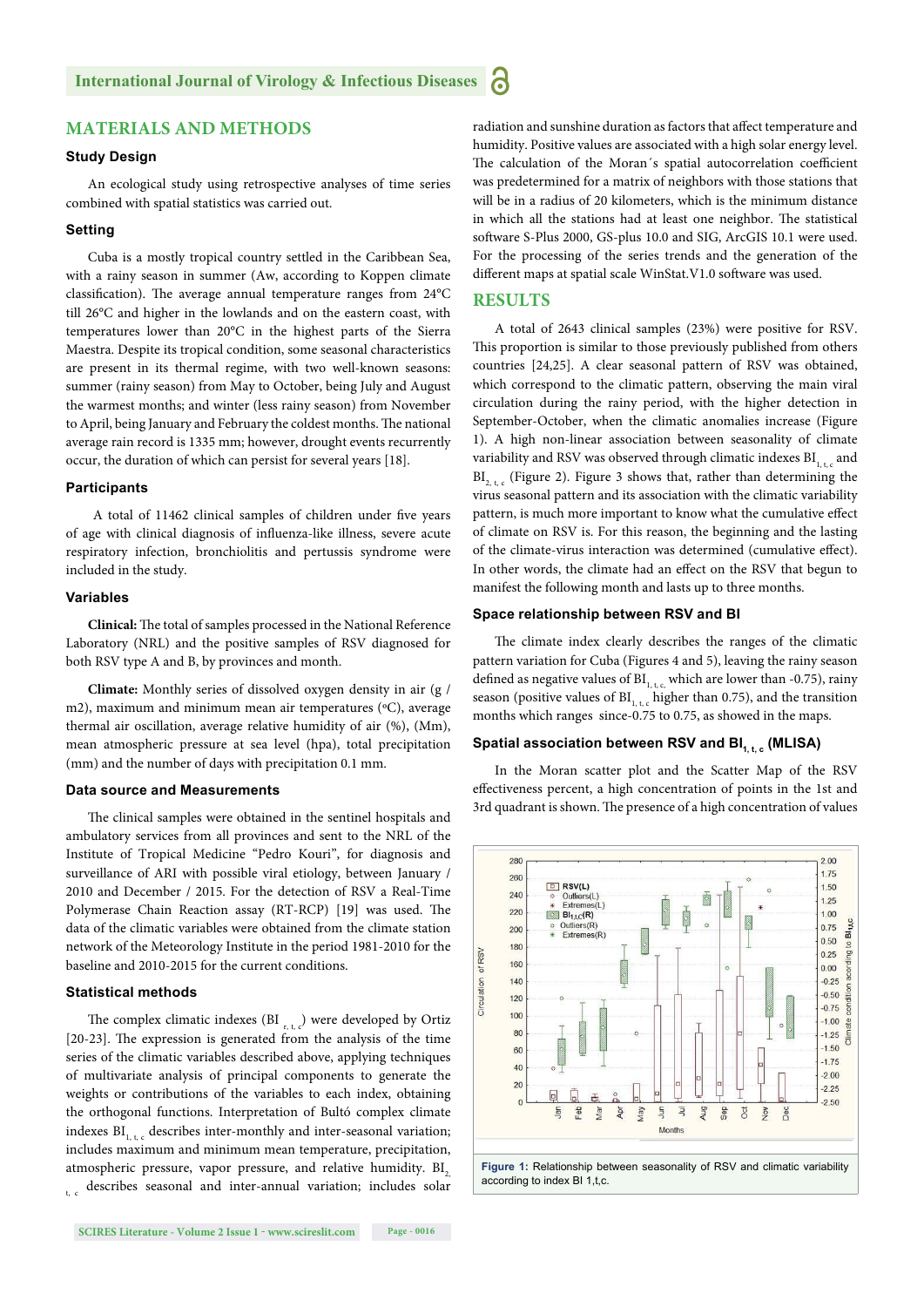between the index that describes the climatic variations and the behavior of the RSV was corroborated; evidencing the influence of





 $Laq<sub>2</sub>$ 

 $Lag<sub>3</sub>$ 

**Figure 3:** Cumulative effect of climate on SRV behavior.

Lag 1

 $0.00$ 

 $Lag<sub>0</sub>$ 



months. January / 2010-June / 2015.



**Figure 5:** Spatial distribution of RSV and BI activity 1, t, c in Cuba for months. Period July / 2010-December / 2015.



RSV. Grouping of areas of High (H) and Low (L) virus circulation activity according to the climatic condition given by BI 1, t, c for Cuba, from the Local Multivariate Spatial Association Indicator (MLISA).

the climate on the distribution and behavior of the virus. That allowed characterizing the presence of high-low values of virus circulation in the studies areas, as well as a strong positive spatial correlation (Figure 6 A-L).

 $0.00$ 

 $L$ ag 4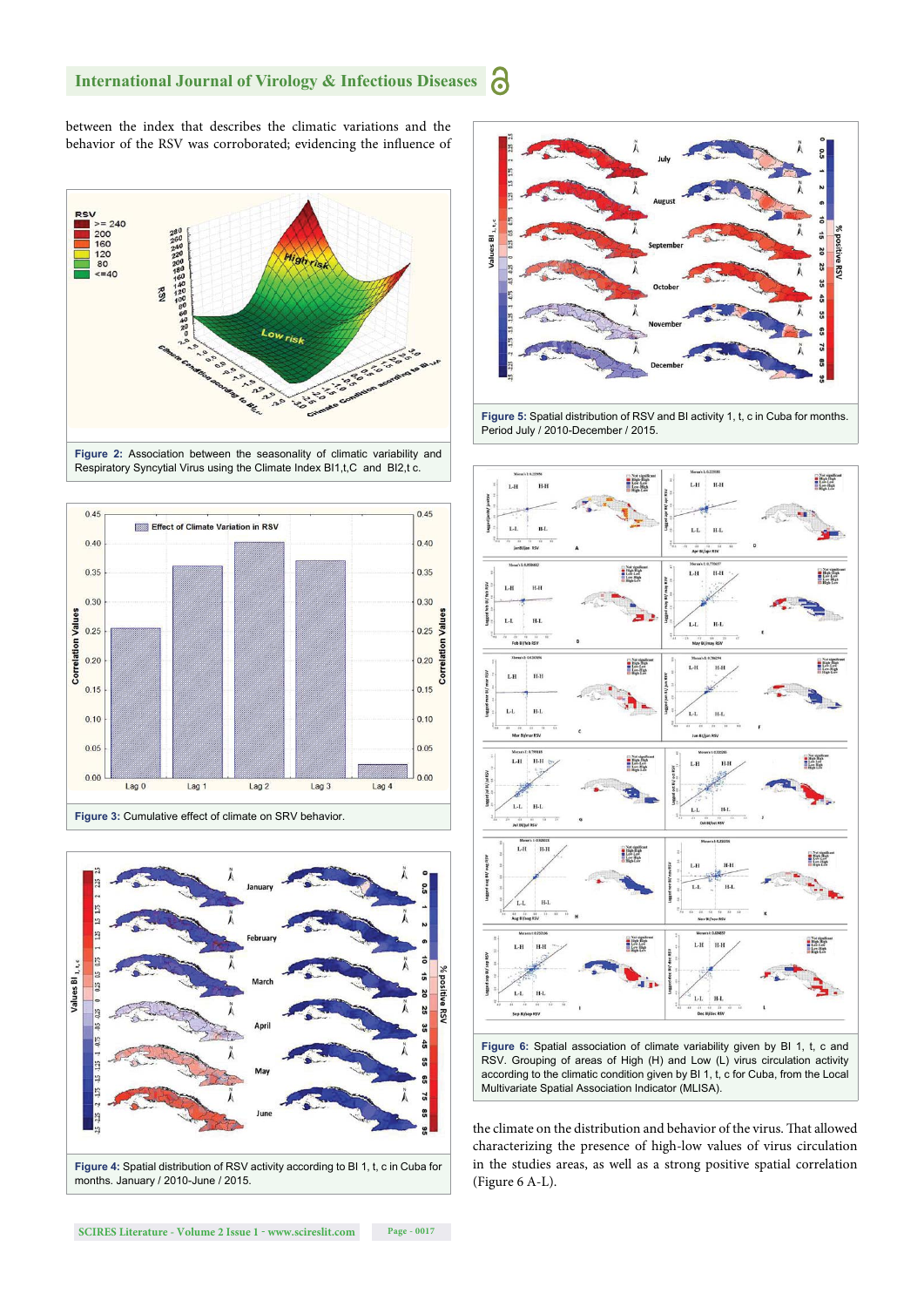# **DISCUSSION**

#### **Seasonal patterns and its association with climatic variability**

The analysis of the climatic variability and the seasonality of the virus activity can be evidenced. The higher risk moment is associated with the rainy period, characterized by high temperatures, humidity and precipitation with high numbers of cloudy days and low solar radiation. Then a low brightness is present, which is a favorable condition for the virus circulation. These values are reflecting somehow the changes in the circulation of the atmosphere in the country, where the months of the rainy season in which the index takes positive values, are associated with the establishments of the Azores-Bermuda anticyclone. Warmer and humid air masses reach the country, which characterize the rainy pattern; there is a high frequency of cloudy days, with a reduction in the thermal amplitude, increasing the frequency of rainy days, which leads to a decrease of hours with light. It is also observed that the values of the index correctly describe the variations in the transition months, which are not characterized in a similar way, neither with the same intensity. The months corresponding to the low rainy season are associated with the influence of extra-tropical phenomena and the greater or less influence of the continental anticyclone on the Cuban area, which defines the beginning of the west flow in Cuba. The variations in the country are not homogeneous. There are areas with greater variations, considering the geographic physical conditions, which could amplify or not the features previously described, which favor the virus circulation. I.e., the northern, central and southern plains of Camagüey, belonging to the central region, are characterized by a higher frequency of days with precipitation, humidity and greater numbers of cloudy days in the months corresponding to September and October. The index describes a different configuration coinciding with those described by Lecha [26] and with the regionalization of the index developed by Ortiz [21].

#### **Local spatial association**

These values are dissimilar; it means, there is spatial heterogeneity, which is associated with the diversity and configuration of the ecological components (biotic and abiotic); while in quadrants II and IV a low frequency of virus activity occurs. This configuration presents variations in intensity when passing from one seasonal period to another, which are highly significant in all periods analyzed, but not in all the areas studied. In all cases, the spatial autocorrelation contrast of the multivariate Moran's I is clearly significant at a level of 5%, rejecting the hypothesis of the existence of a random distribution. The near regions in the space present similar values in terms of the behavior of the virus positivity proportion, in addition to a clear majority and significant association of areas that present high activity values in their neighboring localities, combined with areas presenting low values (H-H and L-L). An important result is the remarkable concentration of the mass of points in the quadrants I and III, with the predominance of a concentration in the space of similar values of H-H and L-L, especially in the central region of the country, with a very interesting change in the transition months from one seasonal period to another; the spatial structure is maintained, but not the configuration. This finding confirms the influence of the climatic variability in the spatial pattern of the RSV distribution, with a marked seasonality; although it is kept circulating in low frequency throughout the year as seen in the previous epigraph in the maps of the spatial distribution of the virus and in the correlograms where the months of low frequencies the circulation is framed in quadrant III. It is evident that there are very few areas with discrepancy between the value reached by a region and the average observed in its neighbors, reproducing very well the spatial variations and structures generated by the sampled information.

The significant clusters detected in the circulation of the virus in each of the areas do not manifest themselves in a dispersed (random) way in the territory, but are close to each other and concentrated in certain areas of the country near the flat areas (Camaguey and Las Tunas). There, highest values of humidity are reported, as well as number of days with precipitation, more frequent of cloudy days, which bring with them less light hours and therefore less luminosity, conditions that favor the high activity of RSV. Another notable aspect is that all the clusters identified concentrate similar values of the variables under study, and no region with a significantly dissimilar behavior was detected when is shown by its neighbors.

The positive frequency of RSV presents a clear spatial-temporal pattern in a global way, with a spatial structure changing by months and seasonal periods, with a marked spatial heterogeneity, showing areas of high conglomerates of high-low values that induce to the presence of clusters (hot and cold spots) in areas near the populated region. It is most notable the configuration of high values groups during the months September-October in which it reaches its maximum peak of circulation and that corresponds with the months of the rainy season. The analysis of the Moran index suggests that the spatial distribution of RSV is well defined for the tropical zone. That is, regions with high circulation values are located near other regions with relatively high values more frequently than if their location was due only to random factors. However, from distances greater than 900 meters, the Moran values indicate that a different configuration occurs: these take negative signs  $(I < 0)$ , indicating that clusters of dissimilar values occur around a point, low circulation of RSV in scattered areas. This can be associated with very typical local conditions that favor the circulation of the virus throughout the year, keeping the presence of the virus in low levels [27-29].

#### **CONCLUSIONS AND FUTURES PERSPECTIVE**

The research demonstrated a high association between the seasonality of RSV and climatic variability through the BIs on a temporal and spatial scale in Cuba. It was evidenced that the RSV circulates during the whole year, but not always in all provinces. The areas of greater circulation coincide with the areas where the BIs present favorable characteristics for the virus circulation. The months of greater activity of the virus (September-October) corresponding to the rainy season with climatic characteristics of high temperatures, high humidity and precipitation, low insolation which leads to low luminosity, conditions very favorable for its circulation. Moreover, the use of the BIs by months in Cuba provides climatic information very useful for the epidemiological surveillance programs. Then, the results obtained allow proposing prediction models for the RSV circulation according to climatic conditions in a temporal and spatial scale. This could contribute to improve the information to the decision makers for the strengthening and implementation of preventive action in the health system.

#### **ACKNOWLEDGEMENTS**

Dr. Guadalupe Guzman. Coordinator of the project: Impact of climate on *Aedes aegypti*, dengue, Acute Diarrheal Diseases and Acute Respiratory Infections due to Influenza and SRV in the